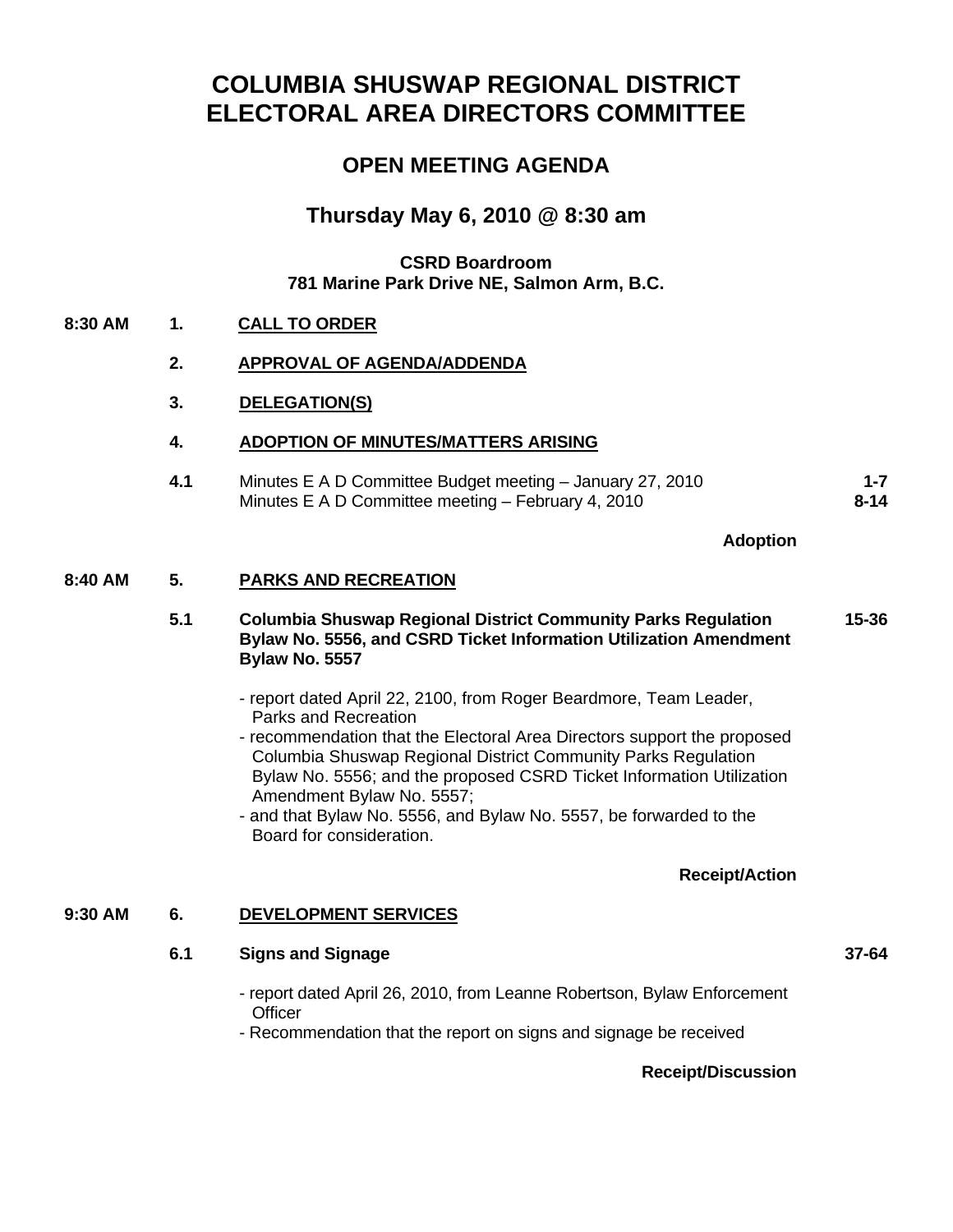## **DEVELOPMENT SERVICES Cont'd.**

| 10:30 AM | 6.2                  | <b>Foreshore zoning Bylaw Concept</b>                                                                                                                                                                                                                                                                                            | 65-72   |  |  |                                                            |
|----------|----------------------|----------------------------------------------------------------------------------------------------------------------------------------------------------------------------------------------------------------------------------------------------------------------------------------------------------------------------------|---------|--|--|------------------------------------------------------------|
|          |                      | - report dated April 26, 2010, from Marcin Pachcinski, Planner<br>- recommendation that the Electoral Area Directors support the proposed<br>CSRD foreshore zoning bylaw concept<br>- and that staff be directed to prepare a bylaw for consideration by the<br><b>Board</b><br><b>Receipt/Action</b>                            |         |  |  |                                                            |
|          |                      |                                                                                                                                                                                                                                                                                                                                  |         |  |  |                                                            |
| 11:15 AM | 6.3                  |                                                                                                                                                                                                                                                                                                                                  | 73-76   |  |  |                                                            |
|          |                      | <b>Official Community Plan Designation Colours and Codes Update</b>                                                                                                                                                                                                                                                              |         |  |  |                                                            |
|          |                      | - report dated April 27, 2010, from Jan Thingsted, Planner<br>- recommendation that the Electoral Area Directors support the proposed<br>amendments to the OCP designation names (codes) and colours;<br>- and that staff be directed to prepare the proposed amendments for<br>consideration by Board.<br><b>Receipt/Action</b> |         |  |  |                                                            |
|          |                      |                                                                                                                                                                                                                                                                                                                                  |         |  |  | See item 12 below for additional Development Services item |
|          | 7.                   | <b>ENVIRONMENT AND ENGINEERING SERVICES</b>                                                                                                                                                                                                                                                                                      |         |  |  |                                                            |
| 11:45 AM | 7.1                  | <b>Request for additional Electoral Area Directors Committee Meeting</b>                                                                                                                                                                                                                                                         | 77      |  |  |                                                            |
|          |                      | - report dated April 26, 2010, from Gary Holte, Manager, Environment &<br><b>Engineering Services</b><br><b>Receipt/Action</b>                                                                                                                                                                                                   |         |  |  |                                                            |
|          |                      |                                                                                                                                                                                                                                                                                                                                  |         |  |  |                                                            |
|          | <b>WORKING LUNCH</b> |                                                                                                                                                                                                                                                                                                                                  |         |  |  |                                                            |
| 1:00 PM  | 8.                   | <b>OTHER MATTERS</b>                                                                                                                                                                                                                                                                                                             |         |  |  |                                                            |
|          | 8.1                  | <b>East Kootenay Conservation Program (Director Oszust)</b>                                                                                                                                                                                                                                                                      | 78-138  |  |  |                                                            |
|          |                      | -information package attached                                                                                                                                                                                                                                                                                                    |         |  |  |                                                            |
|          |                      | <b>Discussion</b>                                                                                                                                                                                                                                                                                                                |         |  |  |                                                            |
|          | 9.                   | <b>ITEMS FOR RECEIPT/INFORMATION</b>                                                                                                                                                                                                                                                                                             |         |  |  |                                                            |
|          | 10.                  | <b>REPORTS BY ELECTORAL AREA DIRECTORS</b>                                                                                                                                                                                                                                                                                       |         |  |  |                                                            |
| 1:30 PM  | 10.1                 | March 23 <sup>rd</sup> and 24 <sup>th</sup> CAO/CEO Meeting in Victoria (Director Oszust)                                                                                                                                                                                                                                        | 139-182 |  |  |                                                            |
|          |                      | - written report from Board Chair Oszust, & Powerpoint presentations on:<br>- Enhancing Tools for Problem Solving in Regions;<br>- A New Public Health Act;<br>- Extended Producer Responsibility in British Columbia<br><b>Discussion</b>                                                                                       |         |  |  |                                                            |
|          |                      |                                                                                                                                                                                                                                                                                                                                  |         |  |  |                                                            |